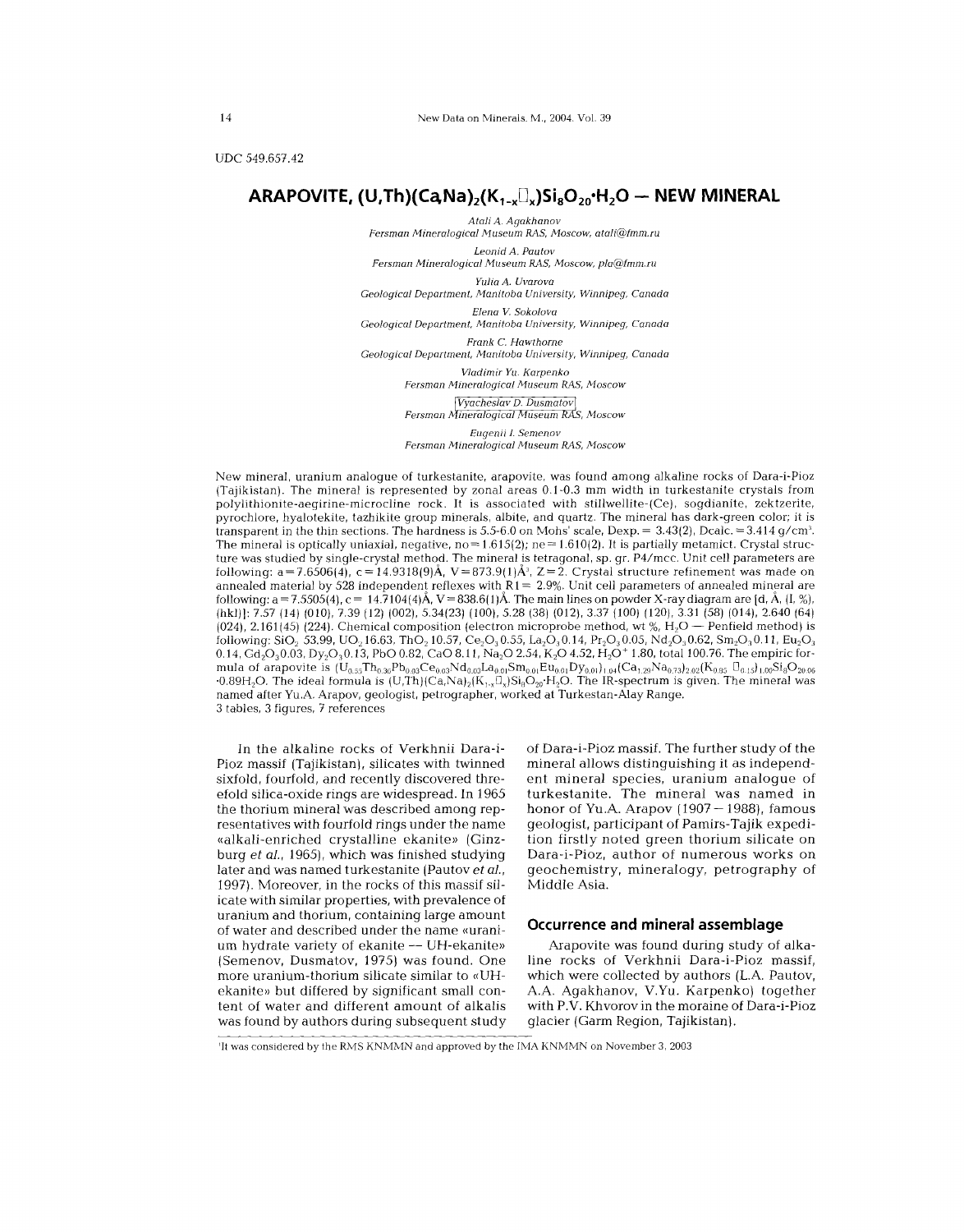The mineralogy of the massif was considered in a number of publications (Dusmatov, 1968, 1971, etc.). Arapovite was found in the samples of rock composed mainly by microcline with subordinate amount of aegirine, polylithionite, bad-shaped crystals of stillwellite and turkestanite, small segregations of sogdianite and zektzerite replaced it. Rarely pyrochlore, hyalotekite, tazhikite group minerals, albite, and quartz were noted in this rock.

Arapovite was found in the form of small  $(0.1-0.3 \text{ mm})$  zones in large (up to 1 cm) badshaped crystals of turkestanite. Arapovite is spread both in central. and in edge zones of the crystals.

#### **Physical properties**

Arapovite has dark-green color; it is transparent in thin sections. In contrast to turkestanite arapovite has more deep green color connected to larger content of uranium. The luster is vitreous, pitchy. The cleavage and jointing are absent. The fracture is conchoidal. The hardness is  $5.5 - 6$  on Mohs' scale. Microindentation, VHN =  $707 \text{ kgs/mm}^2$  (average value by 12 measurements with fluctuation of single measure from  $682$  to 766 kgs/mm<sup>2</sup>) at load 100 g. The micro-indentation was measured by PMT-3 instrument calibrated on NaCI. The density of the mineral was determined by balancing of mineral grains in Clerichi solution; it is equal  $3.43(2)$  g/cm<sup>3</sup>. Arapovite is optically uniaxial, negative. Refractive indexes were measured by central screening method on rotated needle:  $n_0 = 1.615(2)$ ;  $n_0 = 1.610(2)$  ( $\lambda =$ 589 nm). The IR-spectrum of the mineral (Fig. 1) obtained by Specord-75IR (the sample was suspension on KBr base) has the following absorption bands: 3460, 1091 (shoulder). 1043, 797, 778, 590, 491 cm<sup>-1</sup>; it is close to the IRspectrum of turkestanite.

## **X-ray data**

X-ray powder diagram of arapovite obtained by photomethod has small amount of diffusive lines (Tabl. 1) that is evidence of partially metamict state of the mineral. The following parameters of tetragonal unit cell were obtained by single-crystal study:  $a=7.6506(4)$ , c=  $14.9318(9)$ Å, V=873.9(1)Å<sup>3</sup>, sp. gr. P4/mcc, *Z=2.* The mineral was annealed at 900°C during 3 hours in argon current for obtaining more detail X-ray powder diagram; after that the mineral gave clear X-ray diffractogram containing a lot of lines (Tabl. 1). X-ray powder diagram of arapovite is very close to data of turkestanite and steacyite by set of lines and their intensities.

The refinement of arapovite crystal structure was made on annealed material because of its partial metamict properties. The unit cell parameters of annealed mineral were decreased slightly; they are following:  $a = 7.5505(4)$ . c = 14.7104(4) $\AA$ , V = 838.6(1) $\AA$ <sup>3</sup>. The study was made with single-crystal diffractometer Bruker P4 (MoK $\alpha$  radiation, CCD detector). The crystal structure was refined with  $R_1 = 2.9\%$  by 528 independent reflexes  $[F_0 > 4\sigma F_0]$ . In the crystal structure of arapovite there is one tetrahedral site occupied entirely by Si with distance  $\langle$ Si – O> = 1.617 Å. Also there are two [8]coordinated sites, A and B, occupied by (U,Th) and (Ca,Na) with distances  $\langle A - \mathbf{O} \rangle = 2.403 \, \text{\AA}$ and  $\langle B - \mathbf{O} \rangle = 2.489 \,\text{\AA}$ . Moreover, in the crys-





*FIG. I. The lR-spectrum* of *arapovite (Specord-75IR, the* KBf *tablet with mineral). Analyst A tali A. Agakhanov*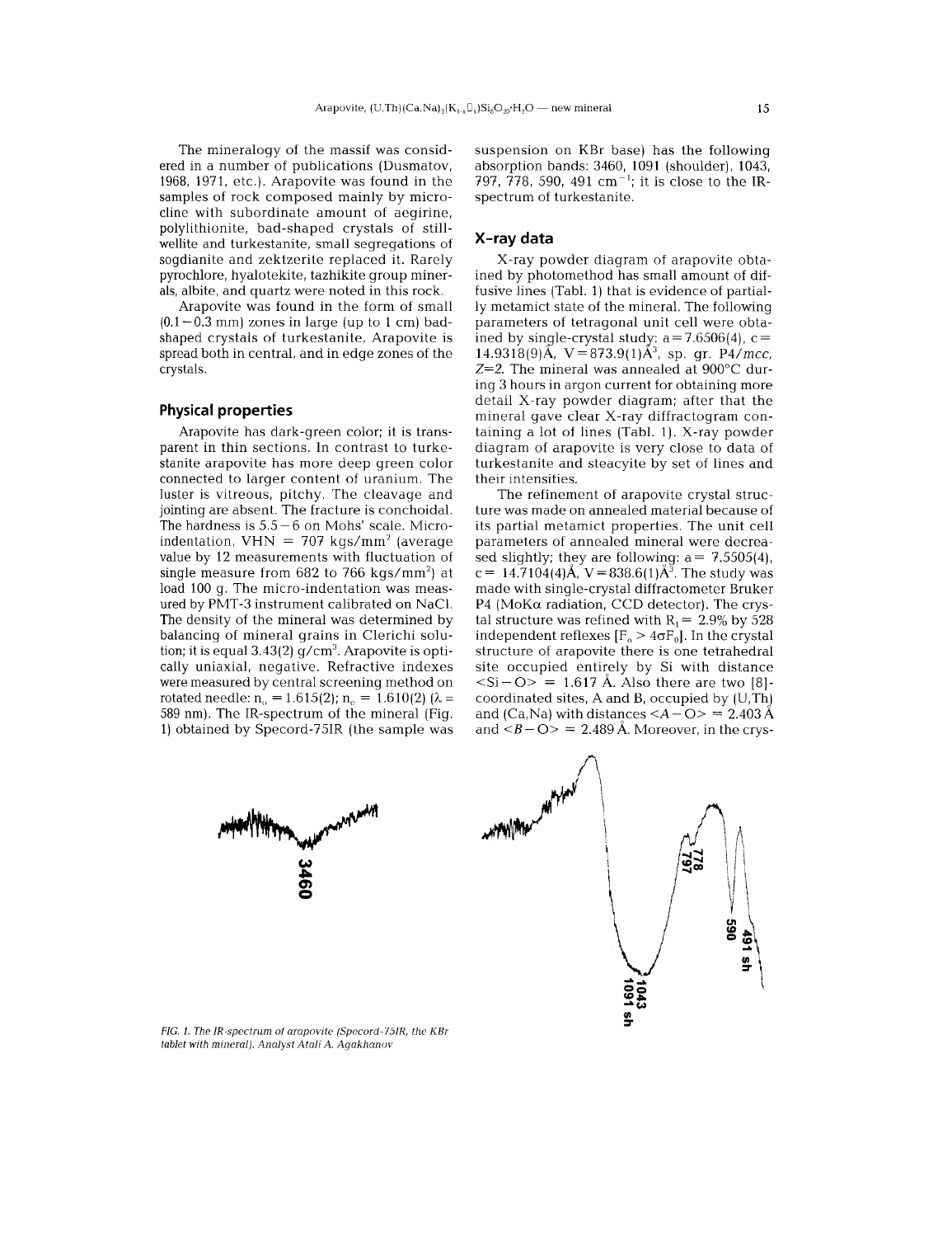*Table* 1. *X-ray powder data* of *arapovite*

|                | 1          |              |            | 2              |          |      |
|----------------|------------|--------------|------------|----------------|----------|------|
| $I_{exp.}$     | $d_{\exp}$ | $I_{exp.}$   | $d_{exp.}$ | $I_{calc.}$    | $d$ calc | hkl  |
| 7              | 7.76       | 14           | 7.57       | 33             | 7.551    | 010  |
|                |            | 12           | 7.39       | 58             | 7.355    | 002  |
| 8              | 5.40       | 23           | 5.34       | 26             | 5.339    | 100  |
|                |            | 38           | 5.28       | 67             | 5.269    | 012  |
|                |            | 3            | 4.33       | 10             | 4.321    | 112  |
| 10             | 3.41       | 100          | 3.37       | 100            | 3.372    | 120  |
| 8              | 3.37       | 58           | 3.31       | 80             | 3.306    | 014  |
| 3              | 3.10       | 9            | 3.07       | 15             | 3.069    | 122  |
|                |            | 8            | 3.03       | 8              | 3.029    | 114  |
|                |            | 15           | 2.672      | 16             | 2.670    | 220  |
| 9              | 2.67       | 64           | 2.640      | 55             | 2.634    | 024  |
| $\overline{c}$ | 2.56       | 21           | 2.515      | 18             | 2.517    | 030  |
| 1              | 2.52       | 15           | 2.493      | 13             | 2.487    | 124  |
|                |            | 4            | 2.391      | 5              | 2.388    | 130  |
|                |            | $\mathbf{1}$ | 2.334      | 3              | 2.332    | 016  |
|                |            | $\mathbf{1}$ | 2.227      | $\mathbf{1}$   | 2.228    | 116  |
| 2              | 2.189      | 45           | 2.161      | 34             | 2.160    | 224  |
|                |            | 11           | 2.080      | 10             | 2.077    | 231  |
|                |            | 6            | 2.063      | 8              | 2.056    | 026  |
| 1              | 2.02       | 29           | 2.016      | 23             | 2.014    | 232  |
| 1              | 2.00       | 14           | 1.989      | 17             | 1.984    | 124  |
|                |            | 8            | 1.888      | 13             | 1.888    | 040  |
|                |            | 5            | 1.841      | 12             | 1.838    | 008  |
| 1              | 1.829      | 21           | 1.821      | 20             | 1.820    | 234  |
|                |            | 11           | 1.808      | 13             | 1.806    | 226  |
|                |            | 6            | 1.781      | 8              | 1.7770   | 142  |
|                |            | 7            | 1.761      | 8              | 1.756    | 036  |
|                |            | 16           | 1.689      | 11             | 1.688    | 240  |
| $\mathbf{1}$   | 1.647      | 30           | 1.644      | 19             | 1.646    | 242  |
|                |            | 18           | 1.618      | 13             | 1.615    | 128  |
|                |            | 4            | 1.537      | 14             | 1.534    | 244  |
|                |            | 11           | 1.514      | 4              | 1.514    | 228  |
|                |            | 7            | 1.483      | 14             | 1.485    | 038  |
|                |            | 2            | 1.443      | 8              | 1.444    | 0110 |
|                |            |              |            | 6              | 1.440    | 336  |
|                |            | 12           | 1.400      | 5              | 1.402    | 250  |
|                |            |              |            | 3              | 1.397    | 054  |
|                |            | 7            | 1.373      | $\overline{c}$ | 1.371    | 0210 |

*Note:*

1 — non-annealed arapovite. URS-50IM, FeKa, Mn filter RKD 57.3 camera, the lines on the debayegram are diffusive; 2 - annealed arapovite, diffractometer DRON-4, CuKa, the counter speed is 1 grad/min, graphite monochromator, quartz was the inner standard. Analyst A.A. Agakhanov

tal structure of arapovite there is [12]-coordinated C-site occupied partially by potassium with distance  $\langle C - \overline{O} \rangle = 3.103$ Å. In the crystal structure of arapovite  $SiO<sub>4</sub>$  tetrahedra form twinned fourfold rings  $\left[Si_8O_{20}\right]^8$ . The  $\left[8\right]$ -coordinated A- and B-polyhedra with mutual edges form the layers (001). These layers are joined in framework by  $[Si_8O_{20}]$  groups (Fig. 3). The C atoms are located in the large holes of the framework. The topology of arapovite crystal structure is identical to that of turkestanite,  $Th(Ca,Na)_{2}(K_{1x}\Box_{x})Si_{8}O_{20}nH_{2}O$  (Kabalov *et al.*, 1988) and steacyite,  $Th(Na, Ca)_{2}(K_{1x}\square_{x})Si_{8}O_{20}$ (Richard and Perrault, 1972).

# **Chemical composition**

The chemical composition of arapovite was performed by electron microprobe instrument JCXA-50A (JEOL) equipped by energy-dispersive spectrometer under accelerating voltage 20 kV and electron microprobe current 3 nA. The standards were following: microcline USNM143966 (Si, K), synthetic  $UO<sub>2</sub>$  (U), synthetic  $ThO_2$  (Th), LaPO<sub>4</sub> (La), CePO<sub>4</sub> (Ce),  $NdP_5O_{14}$  (Nd),  $PrP_5O_{14}$  (Pr),  $SmP_5O_{14}$  (Sm),  $EuP<sub>5</sub>O<sub>14</sub>$  (Eu). GdPO<sub>4</sub> (Gd). Dy<sub>2</sub>O (Dy). crocoite (Pb). anorthite USNM137041 (Ca). omphacite USNM110607 (Na). The concentrations were calculated with use of ZAF-correction. Six mineral grains were analyzed (Fig. 2). The water was determined by Penfield method from micro-weight (20 mg). The results of analyses are in the Tab!. 2. The empiric formula of arapovite calculated on 8 atoms of Si by analyses results is following:  $(U_{0.55}Th_{0.36}Pb_{0.03}Ce_{0.03}Nd_{0.03}$  $La_{0.01}Sm_{0.01}Eu_{0.01}Dy_{0.01}$ <sub>1.04</sub> $(Ca_{1.29}Na_{0.73})_{2.02}$ (K<sub>0.85</sub>  $\mathbb{D}_{0.15}$ <sub>1.00</sub>Si<sub>8</sub>O<sub>20.06</sub>.0.89H<sub>2</sub>O. The ideal formula of arapovite is:  $(U, Th)(Ca, Na)_2(K_{1-x}\mathbb{D}_x)$  Si<sub>8</sub>O<sub>20</sub>·H<sub>2</sub>O. The coincidence index is  $(1-K_p/K_e) = 0.031$ (excellent).

## **Comparison with similar minerals**

Arapovite,  $(U,Th)(Ca,Na)_2(K_{1-x}\square_x)Si_8O_{20}$  $H_2O$ , is  $U^{4+}$ -analogue of turkestanite, Th(Ca,  $\overline{Na}_{2}(K_{1-x}\mathbb{D}_{x})Si_{8}O_{20}mH_{2}O$ , and  $U^{4+}$ -Ca-analoge of steacyite,  $\text{Th}(\text{Na},\text{Ca})_2$  ( $\text{K}_{1-x}\square_x$ ) $\text{Si}_8\text{O}_{20}$  (Tabl. 3). There is the continual isomorphous series between arapovite and turkestanite. Apparently, the presence of isomorphous series between arapovite, steacyite, and iraqite is possible, however, the intermediate phases weren't found in these series. The existence of arapovite as phase where C-site occupied predominantly by potassium is caused (according to valence balance) by that A-site of 4-valent cations is also occupied by some amount of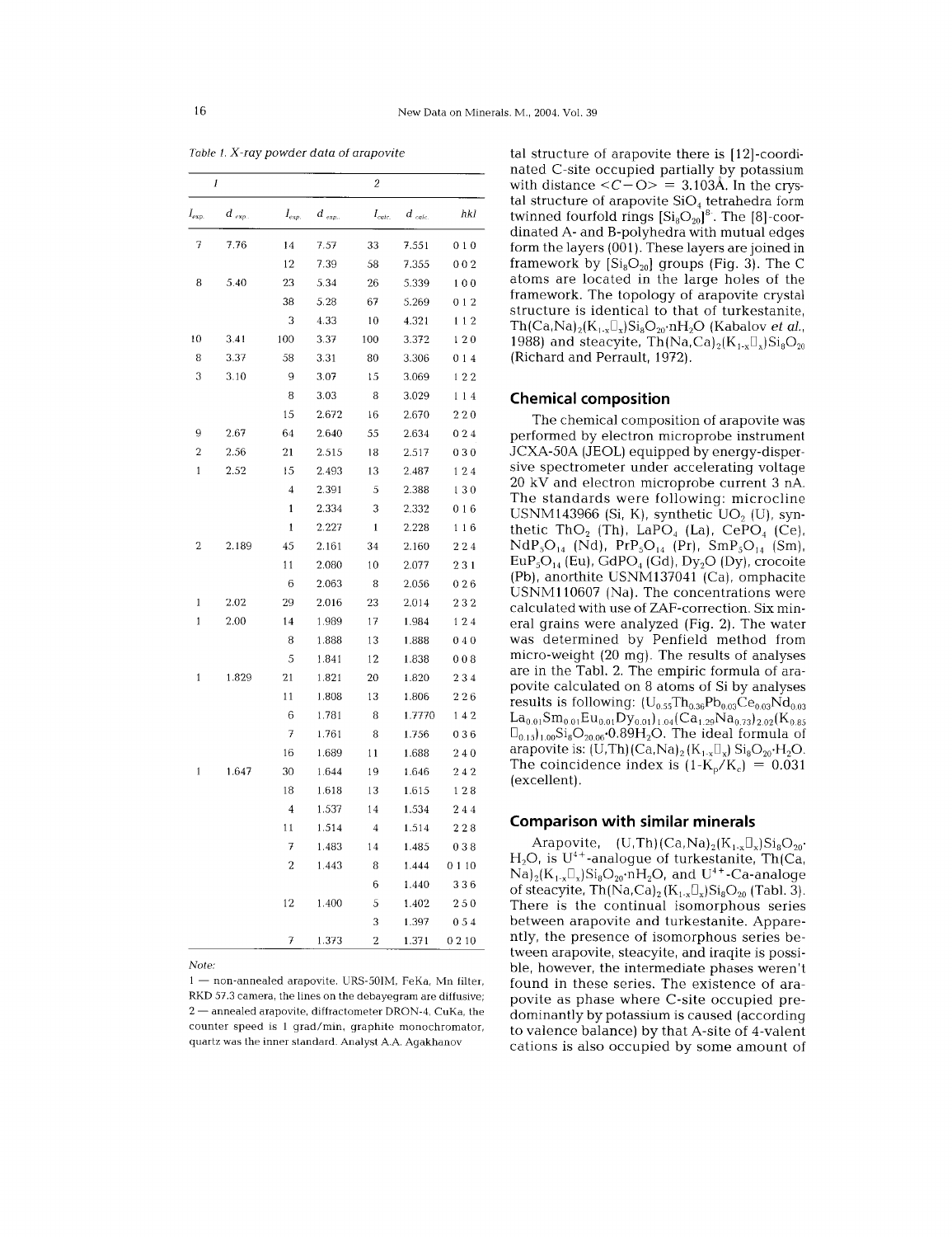|                  | Arapovite* |                         |                |        |                                |          |               |
|------------------|------------|-------------------------|----------------|--------|--------------------------------|----------|---------------|
| $\boldsymbol{l}$ | $\sqrt{2}$ | $\overline{\mathbf{3}}$ | $\overline{4}$ | 5      | 6                              | average  | «UH-ekanite»" |
| 54.25            | 53.62      | 54.27                   | 53.86          | 54.10  | 53.86                          | 53.99    | 48.00         |
| 20.49            | 14.64      | 17.33                   | 16.66          | 16.31  | 14.37                          | 16.63    | 22.80         |
| 4.98             | 14.26      | 9.46                    | 9.36           | 13.40  | 11.99                          | 10.57    | 5.50          |
| 0.71             | 0.19       | 0.56                    | 0.80           | 0.22   | 0.83                           | 0.55     |               |
| 0.20             | 0.10       | 0.14                    | 0.13           | 0.06   | 0.18                           | 0.14     |               |
| 0.00             | 0.13       | 0.19                    | 0.00           | 0.00   | 0.00                           | 0.05     |               |
| 0.76             | 0.45       | 0.92                    | 0.73           | 0.32   | 0.55                           | 0.62     |               |
| 0.19             | 0.05       | 0.23                    | 0.05           | 0.12   | 0.01                           | 0.11     |               |
| 0.47             | $0.06\,$   | 0.00                    | 0.28           | 0.00   | 0.00                           | 0.14     |               |
| 0.03             | 0.00       | $0.00\,$                | 0.14           | 0.00   | 0.00                           | 0.03     |               |
| 0.13             | 0.29       | 0.35                    | 0.00           | 0.01   | 0.02                           | 0.13     |               |
| 0.72             | 0.70       | 0.70                    | 0.78           | 1.04   | 0.98                           | 0.82     |               |
| 8.48             | 8.11       | 8.45                    | 8.09           | 7.31   | 8.21                           | 8.11     | 8.24          |
| 2.29             | 2.24       | 2.52                    | 3.24           | 2.49   | 2.47                           | 2.54     | 0.70          |
| 4.87             | 4.30       | 4.66                    | 4.28           | 4.56   | 4.43                           | 4.52     | 1.50          |
| 1.80             | 1.80       | 1.80                    | 1.80           | 1.80   | 1.80                           | 1.80     | 13.76         |
| 100.38           | 100.95     | 101.57                  | 100.20         | 101.74 | 99.70                          | 100.76   | 100.50        |
|                  |            |                         |                |        |                                |          |               |
| 8.00             | 8.00       | 8.00                    | 8.00           | 8.00   | 8.00                           | 8.00     | 8.00          |
| 0.67             | 0.49       | 0.57                    | 0.55           | 0.54   | 0.47                           | 0.55     | 0.85          |
| 0.17             | 0.48       | 0.32                    | 0.32           | 0.45   | 0.41                           | 0.36     | 0.21          |
| 0.04             | 0.01       | 0.03                    | 0.04           | 0.01   | 0.05                           | 0.03     |               |
| 0.01             | $0.01\,$   | $0.01\,$                | 0.01           | 0.00   | 0.01                           | $0.01\,$ |               |
| 0.00             | 0.00       | 0.01                    | 0.00           | 0.00   | 0.00                           | 0.00     |               |
| 0.04             | 0.02       | 0.05                    | 0.04           | 0.02   | 0.03                           | 0.03     |               |
| 0.01             | 0.00       | 0.01                    | $0.00\,$       | 0.01   | 0.00                           | 0.01     |               |
| 0.02             | 0.00       | 0.00                    | 0.01           | 0.00   | 0.00                           | 0.01     |               |
| 0.00             | 0.00       | 0.00                    | 0.01           | 0.00   | 0.00                           | 0.00     |               |
| $0.01\,$         | $\rm 0.01$ | 0.02                    | $0.00\,$       | 0.00   | 0.00                           | 0.01     |               |
| 0.03             | 0.03       | 0.03                    | 0.03           | 0.04   | 0.04                           | 0.03     |               |
| 1.34             | 1.30       | 1.33                    | 1.29           | 1.16   | 1.31                           | 1.29     | 1.47          |
| 0.66             | 0.65       | 0.72                    | 0.93           | 0.71   | 0.71                           | 0.73     | 0.23          |
| 0.92             | 0.82       | 0.88                    | 0.81           | 0.86   | 0.84                           | 0.85     | 0.32          |
| 1.77             | 1.79       | 1.77                    | 1.78           | 1.78   | 1.78                           | 1.78     | 15.30         |
|                  |            |                         |                |        | Formula calculated on $Si = 8$ |          |               |

Table 2. *Chemical composition* of *arapovite and «uranium hydrate ekanite (UH-ekanite)!!*

Note:

 $\cdot$  - electron microprobe analyses.  $H_2O$  - Penfield method (analysts A.A. Agakhanov, V.Yu. Karpenko).

...<br>In the original) (Semenov, Dusmatov, 1975). We went the total 99.50 was given in the original) (Semenov, Dusmatov, 1975).

 $\mathbb{O}^2$  20.65 21.00 21.01 20.99 20.91 20.90 20.95 27.5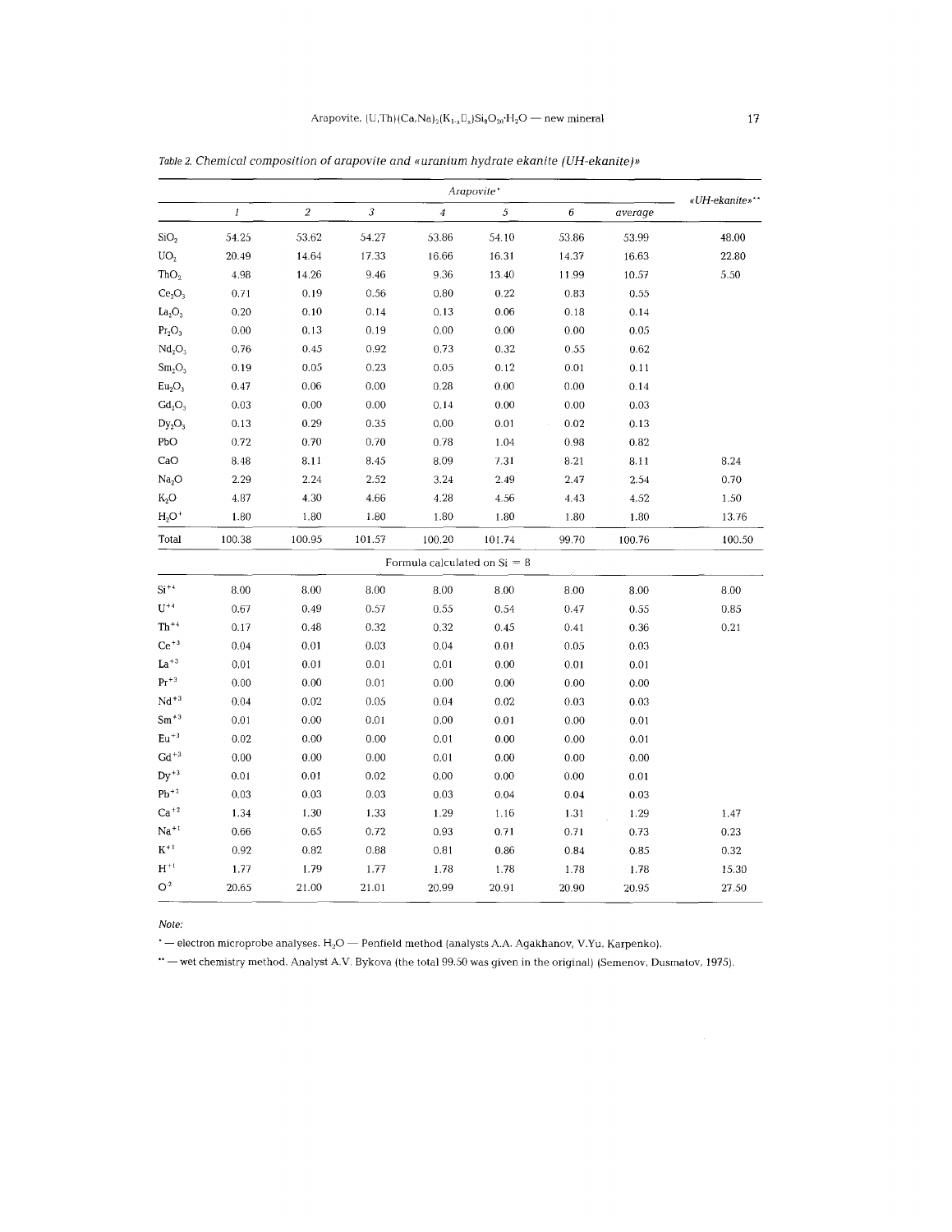|                                                                | Arapovite                                                                                     | Turkestanite                                                                                   | Steacyite                                                                                    |
|----------------------------------------------------------------|-----------------------------------------------------------------------------------------------|------------------------------------------------------------------------------------------------|----------------------------------------------------------------------------------------------|
| Chemical formula                                               | $(U, Th)/Ca, Na$ <sub>2</sub> $(K_{1-x}U_x)Si_8O_{20}H_2O$                                    | $Th(Ca, Na2(K1-x  x) Si8O20·nH2O$                                                              | $Th(Na,Ca)_{2}(K_{1-x}U_{x})Si_{8}O_{20}$                                                    |
| Space group                                                    | P4/mcc                                                                                        | P4/mcc                                                                                         | P4/mcc                                                                                       |
| a, A                                                           | 7.65                                                                                          | 7.59                                                                                           | 7.58                                                                                         |
| $C, \tilde{A}$                                                 | 14.93                                                                                         | 14.82                                                                                          | 14.77                                                                                        |
| Z                                                              | 2                                                                                             | 2                                                                                              | 2                                                                                            |
| The strong lines<br>$of X-ray$ powder<br>diagram: $d_{exn}(l)$ | 7.57(14)<br>7.39(12)<br>5.34(23)<br>5.28(38)<br>3.37(100)<br>3.31(58)<br>2.6(64)<br>2.161(45) | 7.59(23)<br>7.40(20)<br>5.36(40)<br>5.31(70)<br>3.40(100)<br>3.34(65)<br>2.65(59)<br>2.175(25) | 7.60(14)<br>7.42(11)<br>5.37(15)<br>5.3(45)<br>3.38(100)<br>3.32(55)<br>2.64(41)<br>2.00(26) |
| Density, $q/cm^3$                                              | 3.43                                                                                          | 3.36                                                                                           | 302                                                                                          |
| Optic characteristics                                          | uniaxial (-)                                                                                  | uniaxial (-)                                                                                   | uniaxial (-)                                                                                 |
| $n_{\alpha}$                                                   | 1.615                                                                                         | 1.611                                                                                          | 1.573                                                                                        |
|                                                                |                                                                                               |                                                                                                |                                                                                              |

*Table* 3. *Comparative description* of *arapovite, turkestanite, steacyite*



FIG. 2. The intergrowth of arapovite with quartz and the pseudomorph after arapovite. The image in SEI regime and in X-ra<sub>.</sub><br>characteristic radiation of mentioned elements